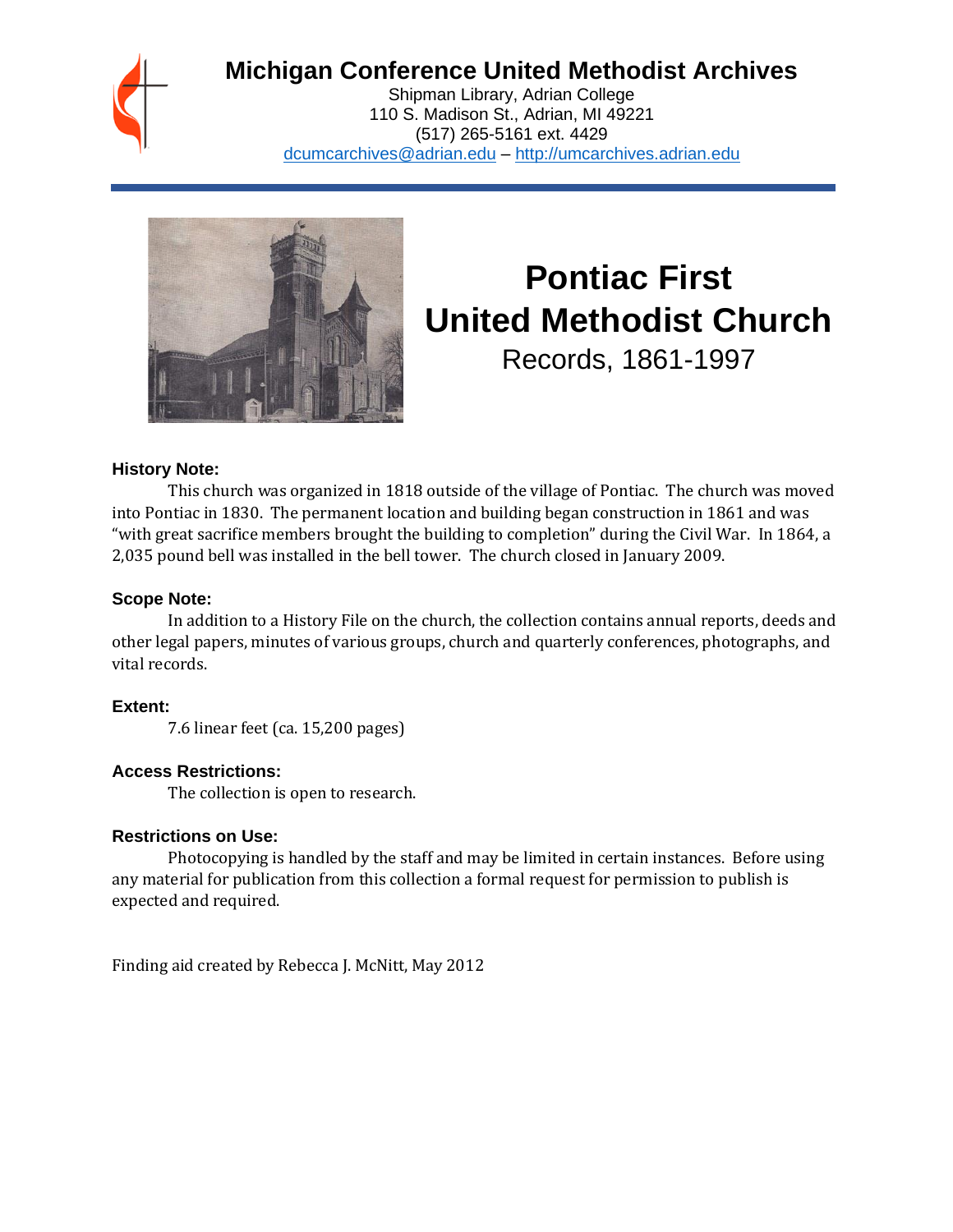- 1838-1839: Josiah Brakeman
- 1839-1840: Miles Sanford & Resin Sapp
- 1840-1841: Francis B. Bangs & James Shaw
- 1841-1842: Thomas Fox & James Shaw
- 1842-1843: Thomas Fox, Hiram M. Roberts, & Stephen C. Woodard
- 1843-1844: Thomas C. Gardner
- 1844-1845: Elliot M. Crippen
- 1845-1846: David Burns
- 1846-1848: Samuel D. Simonds
- 1848-1849: William F. Cowles
- 1849-1850: Lorenzo D. Price
- 1850-1851[: Seth Reed](http://umcarchives.adrian.edu/clergy/reeds.php)
- 1851-1852: Michael W. Stambaugh & George Taylor
- 1852-1853: George Taylor
- 1853-1854: William Kelly
- 1854-1855: James Somerville
- 1855-1857[: Daniel C. Jacokes](http://umcarchives.adrian.edu/clergy/jacokesdc.php)
- 1857-1859: William Mahon
- 1859-1861: John Russell
- 1861-1863[: Samuel Clements](http://umcarchives.adrian.edu/clergy/clementss.php)
- 1863-1865: Sylvester Calkins
- 1865-1868[: Daniel C. Jacokes](http://umcarchives.adrian.edu/clergy/jacokesdc.php)
- 1868-1871: William H. Shier
- 1871-1873: Oliver J. Perrin
- 1873-1875: Thomas J. Joslin
- 1875-1877: Charles T. Allen
- 1877-1880: Thomas Stalker
- 1880-1882: Oliver J. Perrin
- 1882-1885: John S. Joslin
- 1885-1889: Charles T. Allen
- 1889-1892: Nelson G. Lyons
- 1892-1896: Fred C. Pillsbury
- 1896-1900: Wilbur F. Sheridan
- 1900-1907: George W. Jennings
- 1907-1908: William H. Rider
- 1908-1910: Luther E. Lovejoy
- 1910-1916: William G. Nixon
- 1916-1918: Eli P. Bennett
- 1918-1920: Alfred E. Healey
- 1920-1921: Harvey G. Pearce
- 1921-1923: William E. Marvin
- 1923-1926: Decatur N. Lacy
- 1926-1929: Frank L. Fitch
- 1929-1933: Peter Isaac Osborne
- 1933-1933: Victor Longfield
- 1933-1936: Floyd Charles Johnson
- 1936-1937: Horace B. Sellers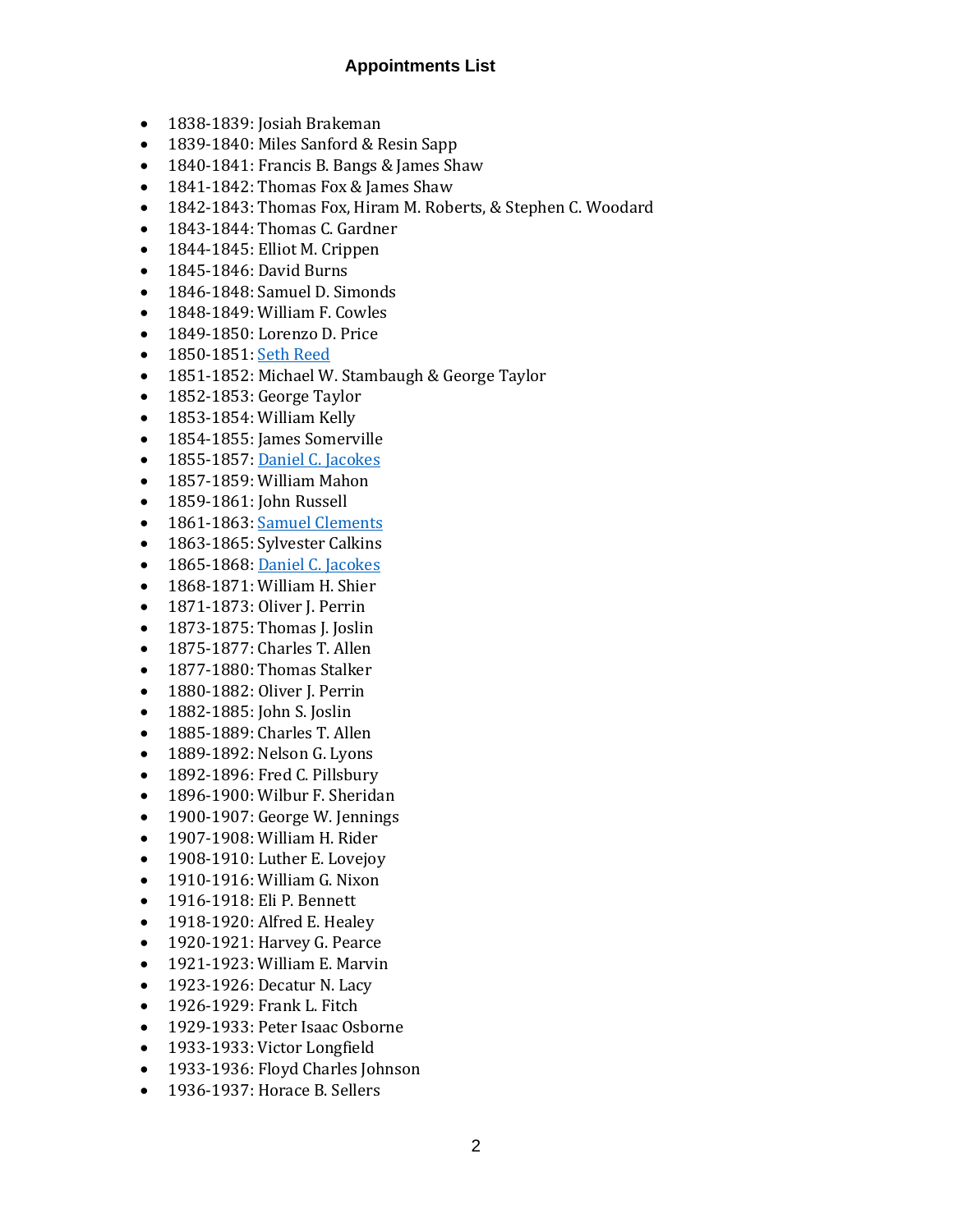- 1937-1940: Merton L. Stevens
- 1940-1944: Robert O. Bryce
- 1944-1956: Paul R. Havens
- 1956-1961: Paul T. Hart
- 1961-1962: Donald A. Wittbrodt
- 1962-1965: Carl G. Adams
- 1965-1968: Clyde E. Smith
- 1968-1970: Walter T. Ratcliffe
- 1970-1976: Herman R. Whiting
- 1976-1980: Arthur V. Norris
- 1980-1988: Phillip D. Miles
- 1988-1992: Robert E. Burkey
- 1992-1997: Bonnie D. Byadiah
- 1997-2000: Paul G. Donelson
- 2000-2008: Thomas L. Taylor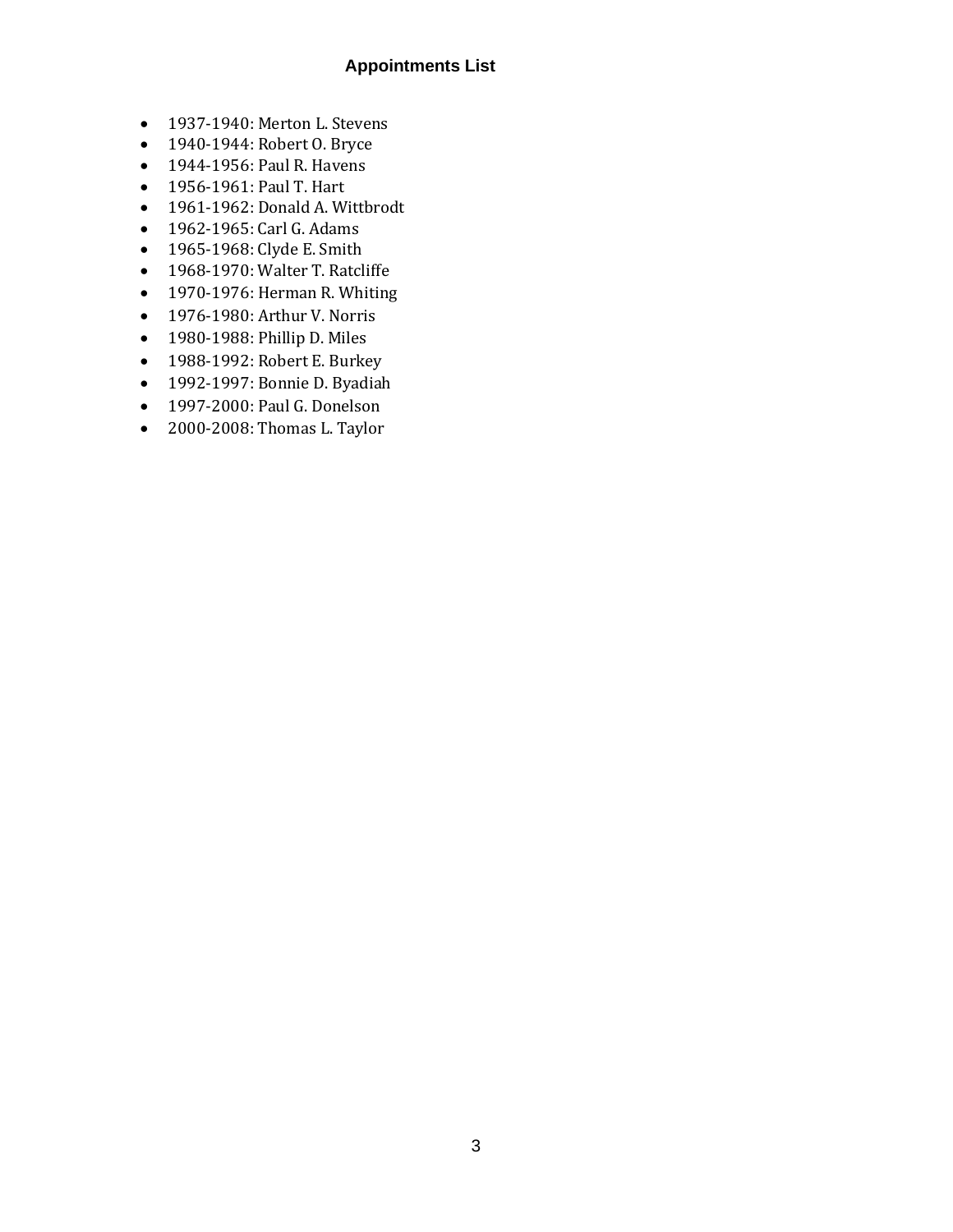#### **Contents List**

**Container Contents**

#### **Box 1 Pontiac First**

- Administrative Council Meeting Minutes
	- $0.1966 1979$
	- o 1980-1989
	- $O$  1990-1998
- Bulletins o 1989 (2 folders)

#### **Box 2 Pontiac First**

- Bulletins
	- o 1990 (2 folders)
	- o 1996
	- o 1997
	- o 1998
	- o 2002

#### **Box 3 Pontiac First**

- Charge Conference Reports
	- o 1969-1970
	- o 1971-1973
	- o 1974-1977
	- o 1980-1984
	- o 1987-1990
	- o 1995-1997
- Church Growth Committee Meeting Minutes
- Church Records
	- o Baptisms, Marriages, and Memberships
		- 1861-1871
		- 1877-1883

#### **Box 4 Pontiac First**

- Church Records
	- o Baptisms and Memberships
		- 1889-1892
		- 1896-1904
	- o Baptisms, Marriages, and Memberships, 1904-1926

#### **Box 5 Pontiac First**

- Church Records
	- o Memberships, 1924-1956
	- o Baptisms and Marriages, 1926-1956
	- o Memberships, 1950s-1980s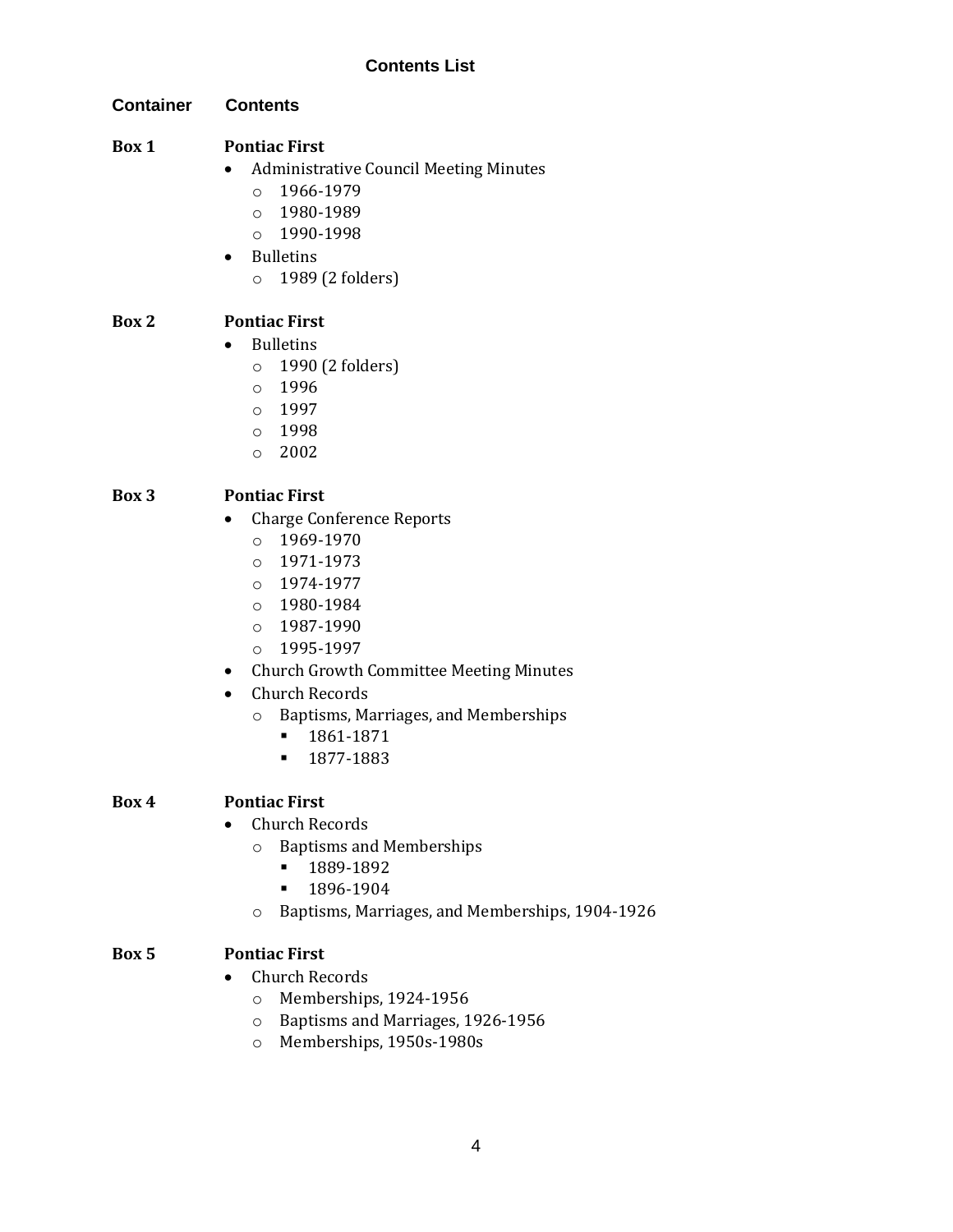#### **Box 6 Pontiac First**

- Church Records
	- o Membership Removals, 1950s-1980s
	- o Membership Removals and Transfers, 1950s-1980s
		- $A-C$
		- D-G

#### **Box 7 Pontiac First**

- Church Records
	- o Membership Removals and Transfers, 1950s-1980s
		- $-H-K$
		- $-L-M$
		- $\blacksquare$  N-R
		- $\blacksquare$

#### **Box 8 Pontiac First**

- Church Records
	- o Membership Removals and Transfers, 1950s-1980s ▪ T-Z
	- o Baptisms, Marriages, and Deaths, 1953-1968
	- o Transfers, 1965-1969
	- o Memberships
		- 1968-1974
		- 1969-1981
	- o Transfers, 1972-1978
	- o Baptisms and Memberships, 1981-1997
- Committee on Nominations and Personnel, 1969-1971
- Correspondence
	- o 1957-1963

#### **Box 9 Pontiac First**

- Correspondence
	- o 1964-1967
	- $O$  1968-1970
	- o 1971-1980
- Council of Ministries Meeting Minutes, 1972-1981

#### **Box 10 Pontiac First**

- Deeds
- Dorcas Group Financial Records, 1945-1949
- Estate Records and Obituaries (2 folders)
- Financial Reports, 1992-1998
- Growth Planning (Evangelism), 1980 (2 folders)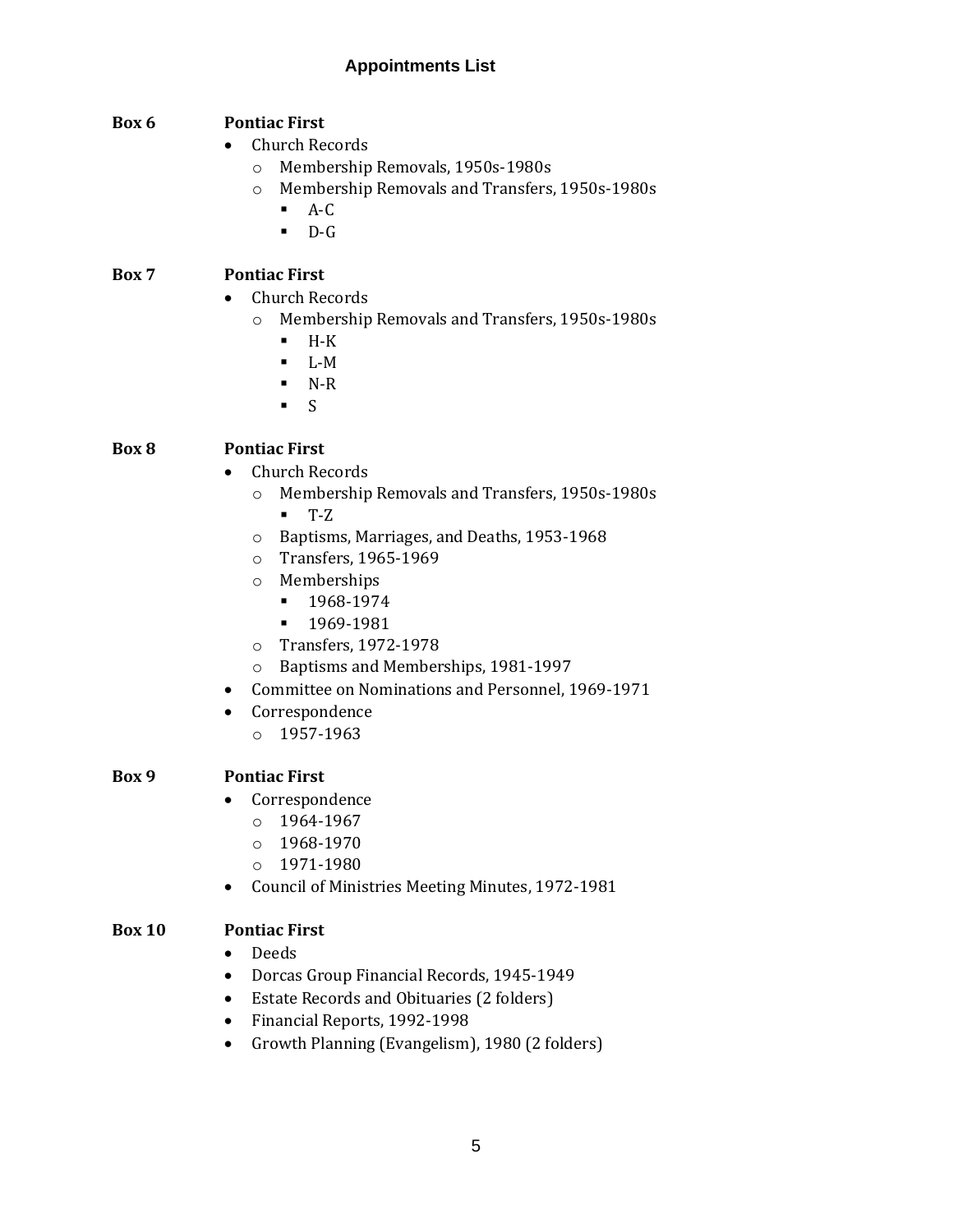#### **Box 11 Pontiac First**

- Harvest Home Banquets (2 folders)
- History File
- Legal Documents and Non-Profit Information, 1860-1995
- Membership Directories, 1960, 1970, and 1980
- Membership Statistics, 1978-1996
- Memorial and Endowment Cards and Envelopes

#### **Box 12 Pontiac First**

- Memorial and Endowment Letters
	- o 1961-1969
	- o 1970-1972
	- o 1973-1975
	- o 1976-1979
	- o 1980-1982

#### **Box 13 Pontiac First**

- Memorial and Endowment Letters
	- o 1983-1989
	- o 1990-1994
- Men's Fellowship Constitution
- Miscellaneous
- Mortgage Burning
- *Oakland Press* Church Page, 1969-1994 (2 folders)
- Official Board Meeting Minutes
	- o 1951-1956

#### **Box 14 Pontiac First**

- Official Board Meeting Minutes
	- o 1956-1959
	- o 1956-1960
	- o 1961-1963
	- o 1964-1965
	- $\circ$  1966-1969
- Pastor-Parish Relations Committee
- Photographs
- Pictorial Directories

#### **Box 15 Pontiac First**

- Printing Plates
- Progressive Class Meeting Minutes
	- o 1950-1952
	- o 1954-1958
- Promotional Letters, 1965-1968
- Pulpit Hymnal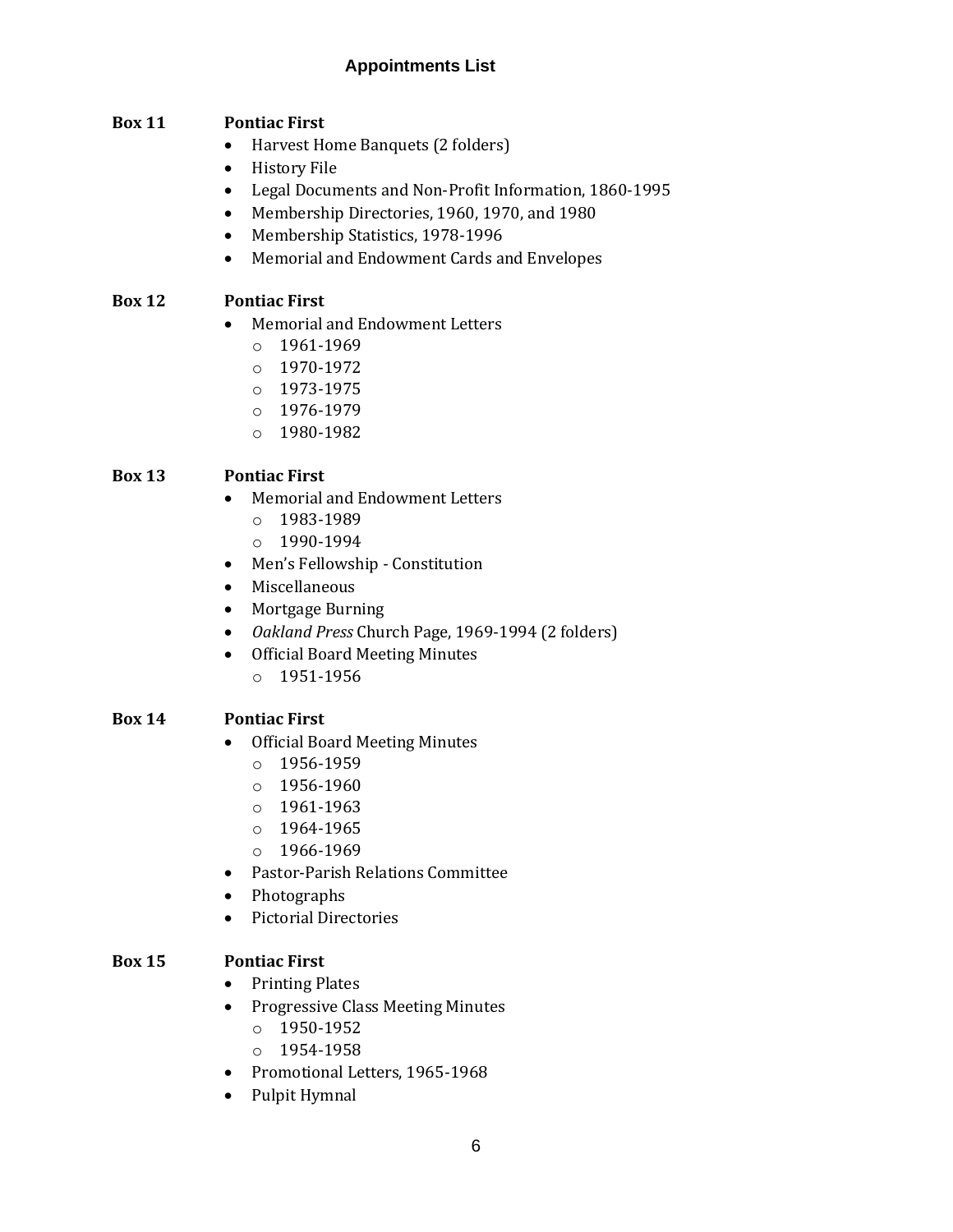• Quarterly Conference Records, 1943-1959

#### **Box 16 Pontiac First**

- Quarterly Conference Reports
	- o 1929-1931
	- o 1941
	- o 1943-1945
	- o 1947-1950
	- o 1952-1960
	- o 1961-1963
- Reconsecration Services, 1963
- "Revival Gems"
- Scrapbook (Dorothy Gilbert), 1894-1995

#### **Box 17 Pontiac First**

- Slides
- Special Events
- Specifications for Alterations and Additions, 1923
- Sunday School Record, 1928-1934
- Trustee Meeting Minutes, 1980-1993
- Unidentified Attendance Book, 1888-1897
- United Methodist Women, 1979-1986
- United Methodist Women Directories
	- $O$  1972-1983
	- o 1985-1992
- Visioning Workshop, 1997

#### **Box 18 Pontiac First**

- Wesleyan Class Record Book, 1955-1977
- Woman's Division of Christian Service Subscription Record, 1940-1952
- Woman's Foreign Missionary Society Meeting Minutes, 1883-1913
- Woman's Home Missionary Society
	- o Finance Records, 1904-1907
	- o Meeting Minutes
		- 1904-1909
		- 1913-1915
		- 1935-1940
- Woman's Society of Christian Service
- Woman's Society of Christian Service Meeting Minutes
	- o 1940-1947

#### **Box 19 Pontiac First**

- Woman's Society of Christian Service Meeting Minutes
	- o 1948-1952
	- o 1952-1961